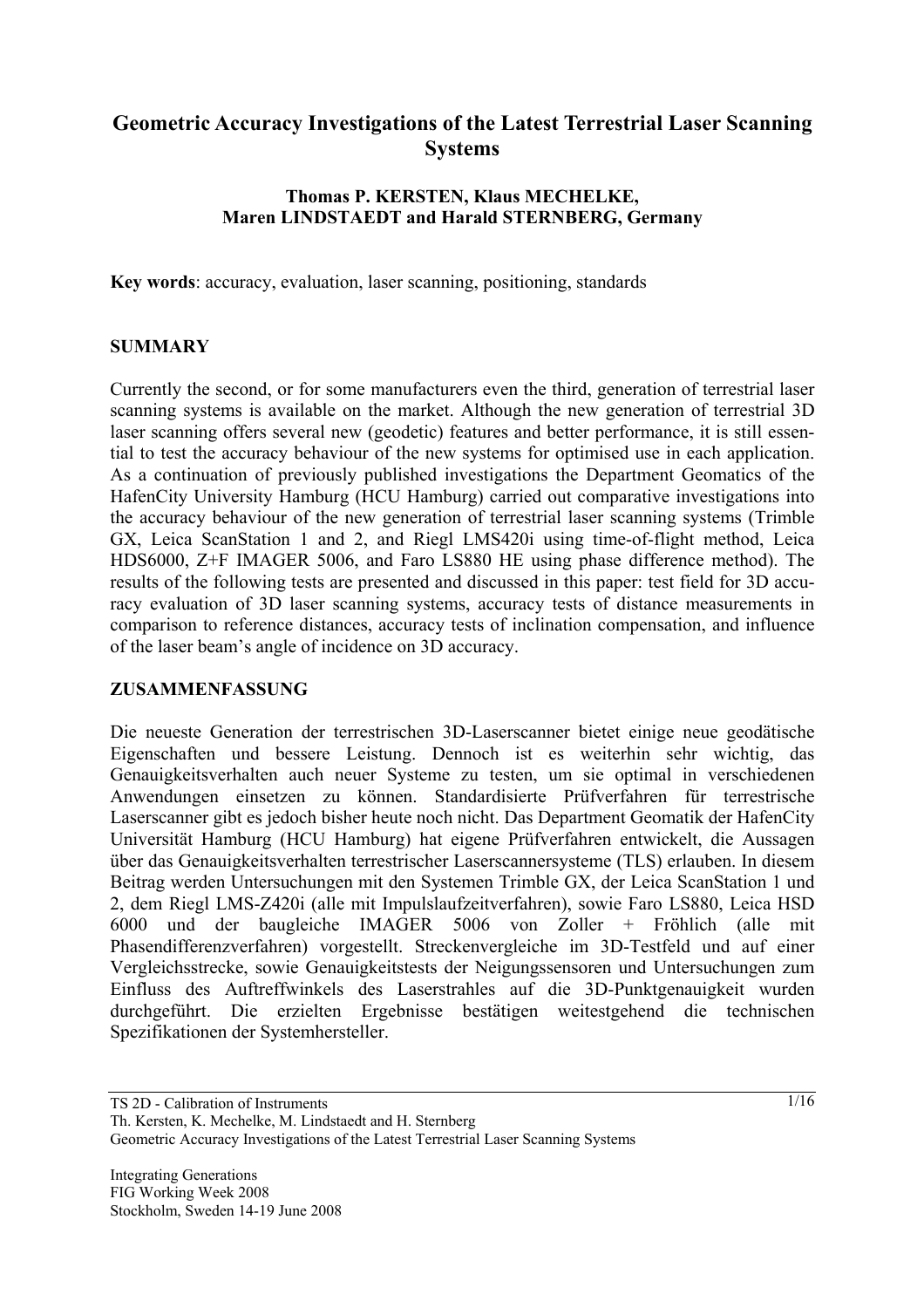# **Geometric Accuracy Investigations of the Latest Terrestrial Laser Scanning Systems**

#### **Thomas P. KERSTEN, Klaus MECHELKE, Maren LINDSTAEDT and Harald STERNBERG, Germany**

# **1. INTRODUCTION**

Terrestrial laser scanning systems have been available on the market for about ten years and in the last five years laser scanning is on the way to becoming accepted as a common method of 3D data acquisition, finding its position on the market beside established methods like tacheometry, photogrammetry and GPS. Terrestrial laser scanning stands also for a paradigm change "from the representative single point to the exact and highly detailed 3D point cloud" (Staiger & Wunderlich 2006). Advanced technology and new features of 3D laser scanners have been developed in the past two years, introducing additional instrument features like electronic levels, inclination compensation, forced-centring, on the spot geo-referencing, and sensor fusion (e.g. digital camera and GPS). Most of these elements are obviously equivalent to features that can be seen in total stations. Several authors have already reported on different approaches for investigations into terrestrial laser scanning systems. Nevertheless, standardized test and calibration methods of laser scanning systems do not yet exist for the user.

Due to the huge variety of types of terrestrial laser scanners it is difficult for the user to find comparable information about potential and precision of the laser scanning systems in the jungle of technical specifications and to be able to validate the technical specifications, which are provided by the system manufacturers. Thus, it may be difficult for users to choose the right scanner for a specific application, which emphasises the importance of comparative investigations into accuracy behaviour of terrestrial laser scanning systems.

Therefore several groups, primarily university-based, carried out geometrical investigations into laser scanning systems in order to derive comparable information about the potential of the laser scanners and to find practical testing methods (Boehler et al. 2003; Ingensand et al. 2003; Clark & Robson 2004). The department Geomatics of the HafenCity University Hamburg (HCU Hamburg) validates terrestrial laser scanners since 2004, in order to develop their own testing and evaluation methods (Kersten et al. 2004, Kersten et al. 2005, Sternberg et al. 2005; Mechelke et al. 2007, Mechelke et al. 2008), which allow statements about the accuracy behaviour and about the application potential of terrestrial laser scanner systems to be made.

#### **2. THE TERRESTRIAL LASER SCANNING SYSTEMS USED**

The investigations into the accuracy behaviour of laser scanners were carried out by using the following laser scanning systems: Trimble GX, Leica ScanStation 1, Leica ScanStation 2, Leica HDS 6000, Faro LS 880, IMAGER 5006 from Zoller & Fröhlich, and RIEGL LMS-Z420i (Fig. 1).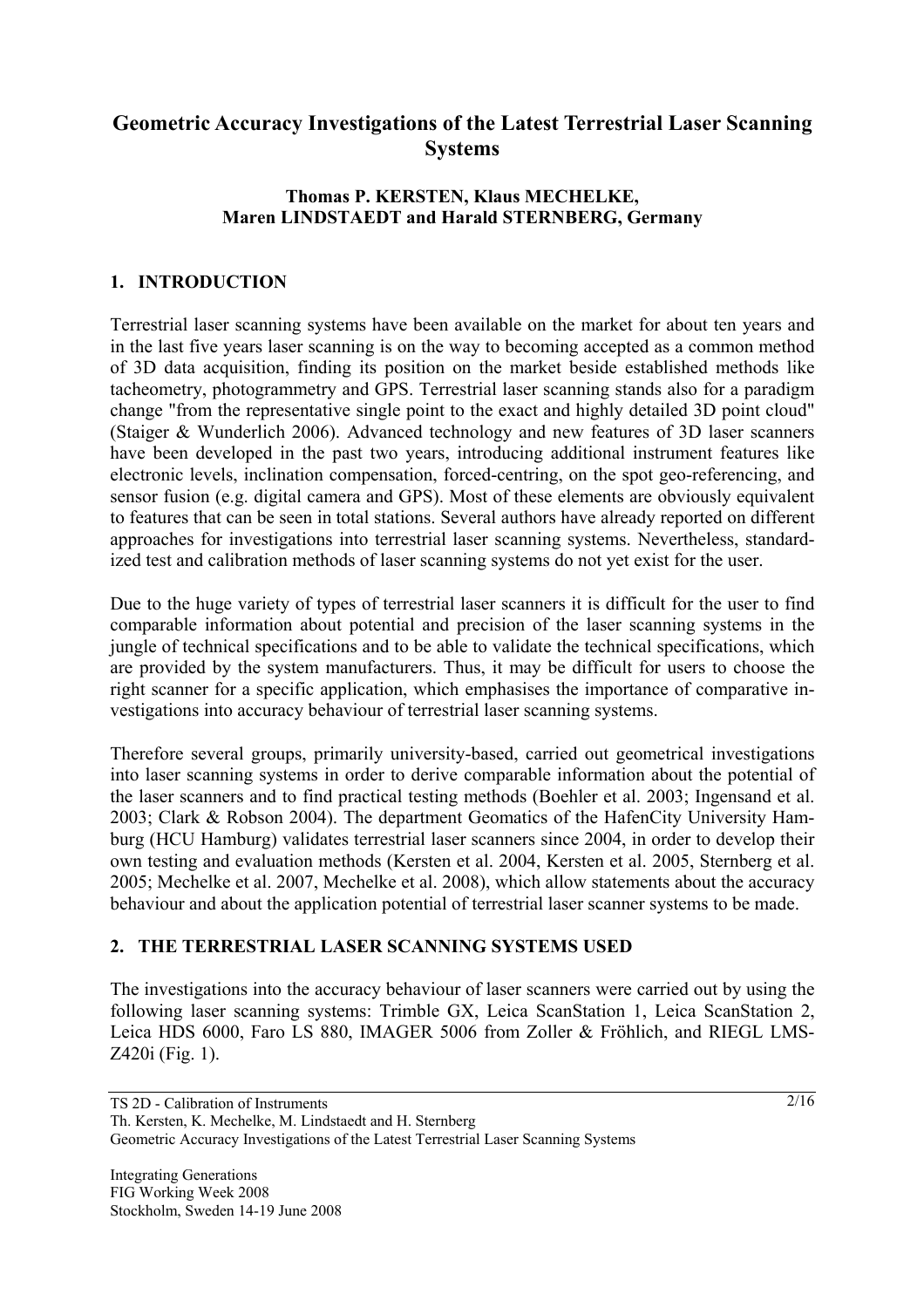

**Figure 1: Terrestrial laser scanning systems for investigation at HafenCity University Hamburg: Trimble GX, Leica ScanStation 1 and 2, Riegl LMS-Z420i, Faro LS 880HE, IMAGER 5006 from Zoller & Fröhlich, and Leica HDS6000.** 

| Scanner/Criterion                       | <b>Trimble</b><br><b>GX</b> | Leica<br><b>ScanStation</b> | Leica<br><b>Riegl</b><br><b>ScanStation</b><br><b>LMS-Z420i</b> |                         | <b>FARO</b><br><b>LS 880 HE</b> | $Z+F$<br><b>IMAGER</b><br>5006 |  |
|-----------------------------------------|-----------------------------|-----------------------------|-----------------------------------------------------------------|-------------------------|---------------------------------|--------------------------------|--|
| Scan method                             | Time-of-                    | Time-of-                    | Time-of-                                                        | Time-of-                | dif-<br>Phase                   | Phase differ-                  |  |
|                                         | flight                      | flight                      | flight<br>flight                                                |                         | ference                         | ence                           |  |
| Field of view [°]                       | $360 \times 60$             | 360 x 270                   | 360 x 270                                                       | $360 \times 80$         | $360 \times 320$                | 360 x 310                      |  |
| Scan distance [m]                       | 350                         | 300                         | 300                                                             | 1000                    | < 76                            | < 79                           |  |
| Scanning<br>speed<br>[pts/sec]          | $\leq 5000$                 | $\leq 4000$                 | < 50000                                                         | $\leq 11000$            | 120000                          | < 500000                       |  |
| V<br>Angular                            | 0.0018                      | 0.0023                      | 0.0023                                                          | 0.0020                  | 0.00900                         | 0.0018                         |  |
| resolution $\lceil$ <sup>o</sup> ]<br>Н | 0.0018<br>0.0023            |                             | 0.0023                                                          | 0.00076<br>0.0025       |                                 | 0.0018                         |  |
| 3D scan precision                       | 12mm/100m                   | 6mm/50m                     | 6mm/50m                                                         | 10mm/50m                | 3mm/25m                         | 10mm/50m                       |  |
| Camera                                  | integrated                  | integrated                  | integrated                                                      | add-on<br>$OP-$<br>tion | add-on<br>option                | add-on<br>$op-$<br>tion        |  |
| Inclination sensor                      | compensator                 | compensator                 | compensator                                                     | compensator             | ves                             | ves                            |  |

#### **Table 1: Summary of technical specifications (according to system manufacturer) of the tested laser scanning systems**

The technical specifications and the important features of these laser scanners are summarised in Table 1. The tested scanners represent two different distance measurement principles: Faro LS880, Z+F IMAGER 5006, and Leica HDS6000, which is structurally identical with the IMAGER 5006, use phase difference method, while Leica ScanStation 1/2, Trimble GX, and Riegl LMS-Z420i scan with the time-of-flight method. In general it can be stated that phase difference method is fast, but signal to noise ratio depends on distance range and lighting conditions. If one compares scan distance and scanning speed in Table 1, it can be clearly seen, that scanners using the time-of-flight method measure longer distances but are relatively slow compared to the phase difference scanners.

Most of the presented investigations use spheres as test bodies to obtain the reference positions. The diameters of the used spheres were 76.2mm, 145mm, and 199mm, respectively. The spheres were of matt white colour and were checked for eccentricity and diameter. To obtain centre positions of the spheres, the point clouds representing the sphere were manually corrected for outliers. The fitting of the sphere geometry was performed using algorithms in the Trimble software RealWorks Survey and 3Dipsos.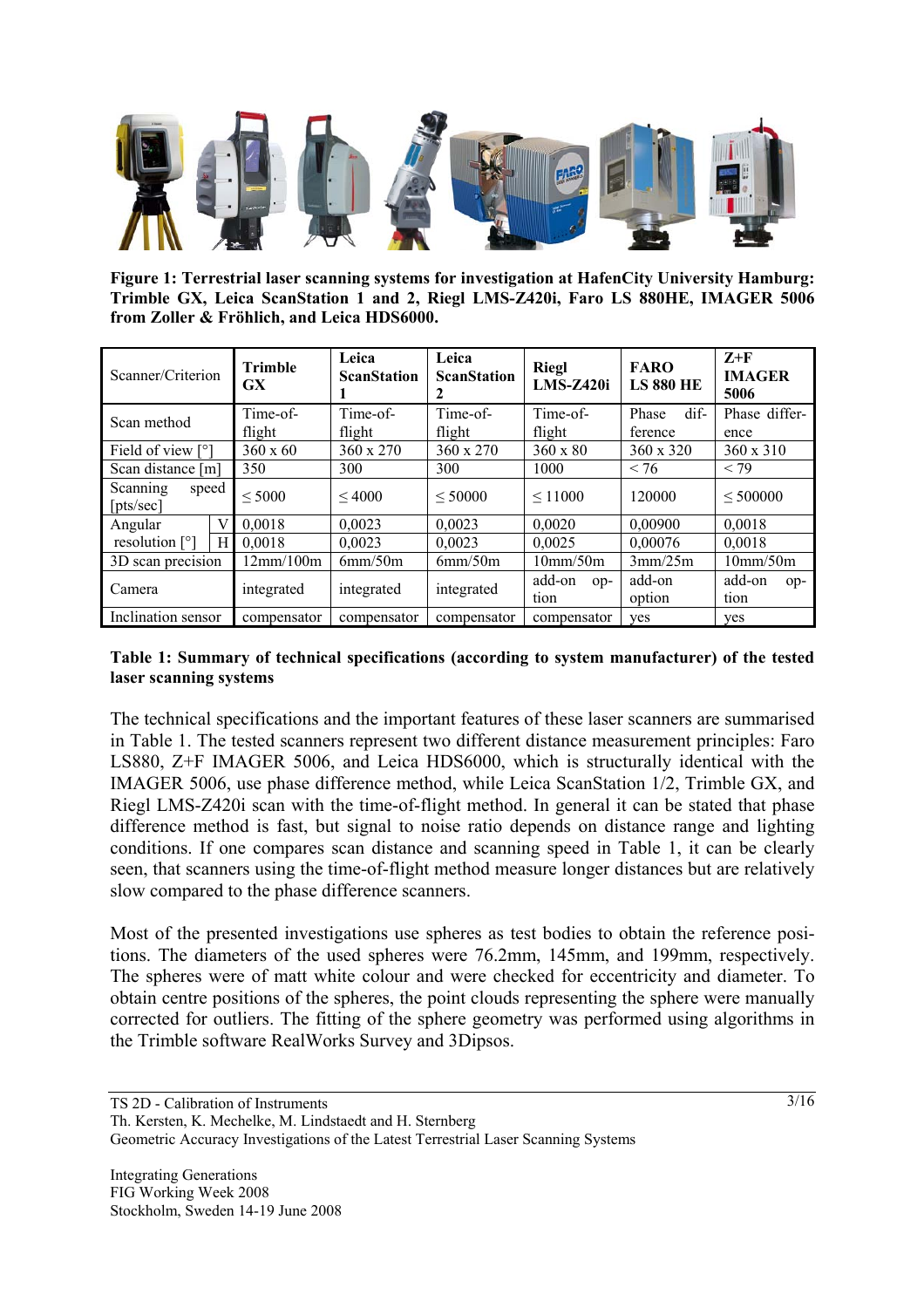# **3. GEOMETRIC INVESTIGATIONS**

#### **3.1 3D Test Field for Accuracy Evaluation of 3D Laser Scanning Systems**

Referring to the guidelines in part 2 and part 3 of the VDI/VDE 2634 (VDI/VDE 2634, 2002) the accuracy of 3D optical measuring systems based on area scanning shall be evaluated by checking the equipment at regular intervals. This can be achieved by means of length standards and artefacts, which are measured or scanned in the same way as typical measurement objects. One important quality parameter can be defined as sphere spacing error similar to that in ISO 10 360. Instead of calibrated artefacts in object space reference distances between spheres were used for the accuracy evaluation at HCU Hamburg. However, the precision of 3D laser scanning systems is composed of a combination of errors in distance and angle measurements, and in the algorithm for fitting the spheres/targets in the point cloud. The influence of these errors is difficult to determine separately, which is not useful due to test the whole system (hard- and software).



**Figure 2: 3D test field at the HafenCity University Hamburg for geometrical investigations into TLS** 

A durable established 3D test field was used in the hall of building D at the HCU campus (Fig. 2) for test campaigns in March, October and December 2007. This was used in order to evaluate the 3D accuracy of distance measurements derived from the sphere coordinates and of point cloud registration regarding the practical acceptance and verification methods of VDI/VDE 2634, The volume of the test field is  $30x20x12m^3$ , including 53 reference points, which can be set up with prisms, spheres or targets. Just 38 (in March) and 30 points (in October/December) were used for these investigations. The points are distributed over three hall levels on the floor, on walls or on concrete pillars using M8 thread holes. The reference points were measured from four stations with a Leica TCRP 1201 total station. In a 3D network adjustment using the software Leica GeoOffice the station coordinates were determined with a standard deviation of less than 0.5mm, while the standard deviation of the coordinates of the reference points is less than 1mm (local network). Specially built adapters of the same length as those used with the prisms guaranteed a precise, stable and repeatable set up of spheres. Thereafter, spheres with a diameter of 145mm (in March 2007) and 199mm (in October and December 2007) were installed on these reference points. These spheres were scanned with all tested scanners from five scan stations for each system, where two scan stations were lo-

TS 2D - Calibration of Instruments Th. Kersten, K. Mechelke, M. Lindstaedt and H. Sternberg Geometric Accuracy Investigations of the Latest Terrestrial Laser Scanning Systems

Integrating Generations FIG Working Week 2008 Stockholm, Sweden 14-19 June 2008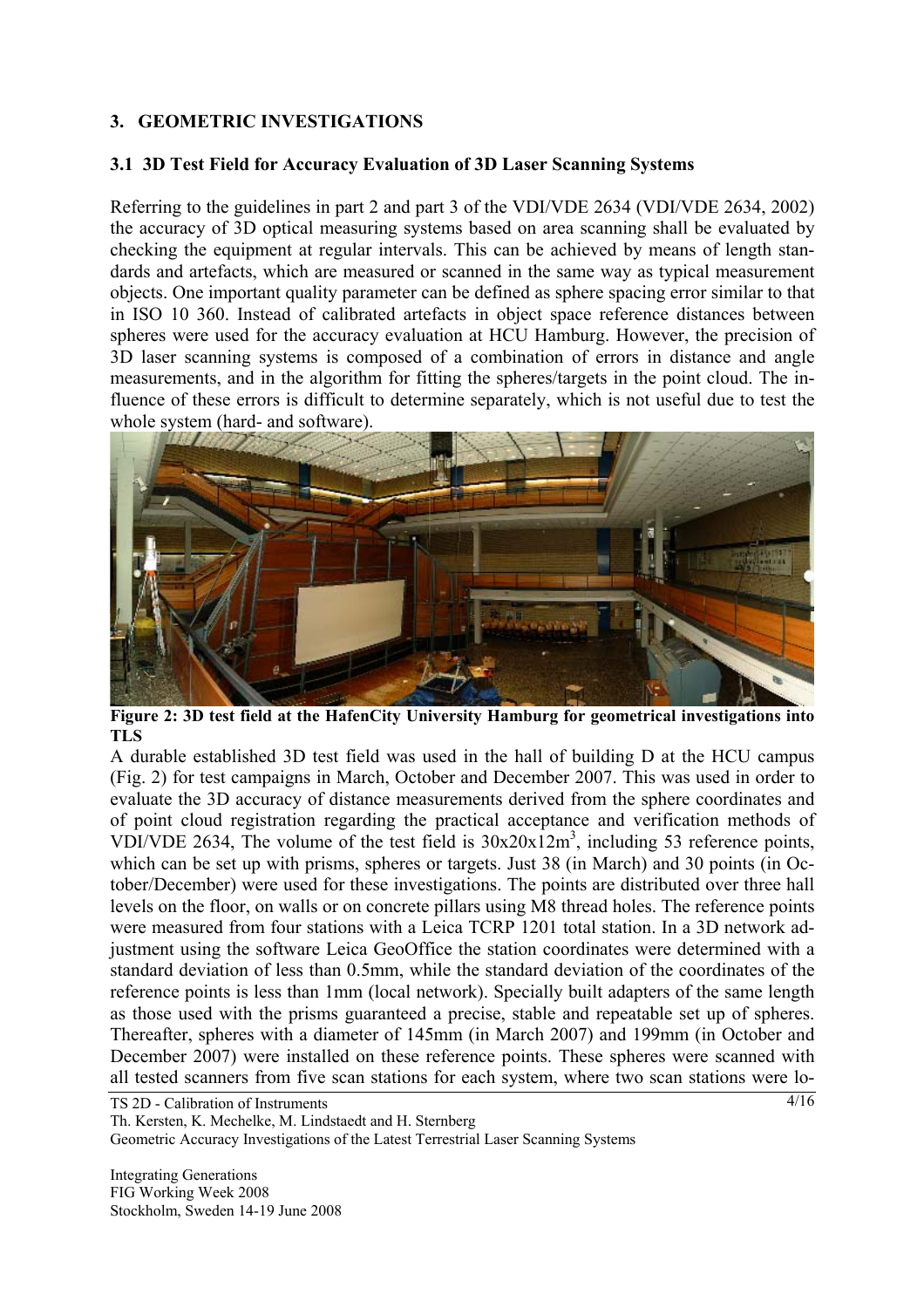cated at the ground floor, two at the first floor and the fifth station was placed on the second floor, so that a good geometric configuration for point determination could be guaranteed. For evaluation, all combinations of distances between all reference points were compared to those obtained from the centre of the fitted sphere derived from the point cloud. In accordance with the guidelines of VDI/VDE 2634 part III all scan stations were transformed into one common object coordinate system for each laser scanner. The minimum distance is 1.5m and the maximum distance is 33.1m in the test field, which is within the scanning range of each tested scanner.

| <b>Scanner</b>      | $\#3D$ points $\#$ distances |     | min<br>Δl<br>[mm] | Δl<br>max<br>[mm] | span min/max<br>[mm] | shift<br>syst.<br>[mm] |
|---------------------|------------------------------|-----|-------------------|-------------------|----------------------|------------------------|
| Leica ScanStation 1 | 38                           | 703 | $-2,3$            | 9,2               | 11,5                 | 3,6                    |
| Z+F IMAGER 5006     | 38                           | 703 | $-7.4$            | 6,6               | 14.0                 | $-0,3$                 |
| Trimble GX          | 38                           | 703 | $-16,0$           | 27,6              | 43,6                 | 6,0                    |
| Faro LS 880 HE      | 38                           | 703 | $-41,1$           | 30,7              | 71,8                 | 0.1                    |

**Table 2:** Comparison of 3D distances between laser scanner and reference in the 3D test field (test campaign March 2007)



**Figure 3:** Distribution of differences between scanned distances and reference distances for four tested terrestrial laser scanner (campaign March 2007)

The results of the 3D test field investigations of test campaign March 2007 are shown in Table 2, where all differences between scanned and reference distances for all stations are summarised as the range (span) Δl from minimum to maximum deviation value as an indication for the accuracy of each system. This range value is influenced by the measurement precision of the instrument and by the algorithm for the fitting of the sphere. The centre coordinates of all spheres were computed with the Trimble software RealWorks Survey after manual cleaning of the outliers. The best result was a range from minimum to maximum of 11.5mm, which was achieved with the Leica ScanStation 1 (see Table 2). The result of the IMAGER 5006 at 14mm is slightly worse. In contrast to these good results the span of the Trimble GX and faro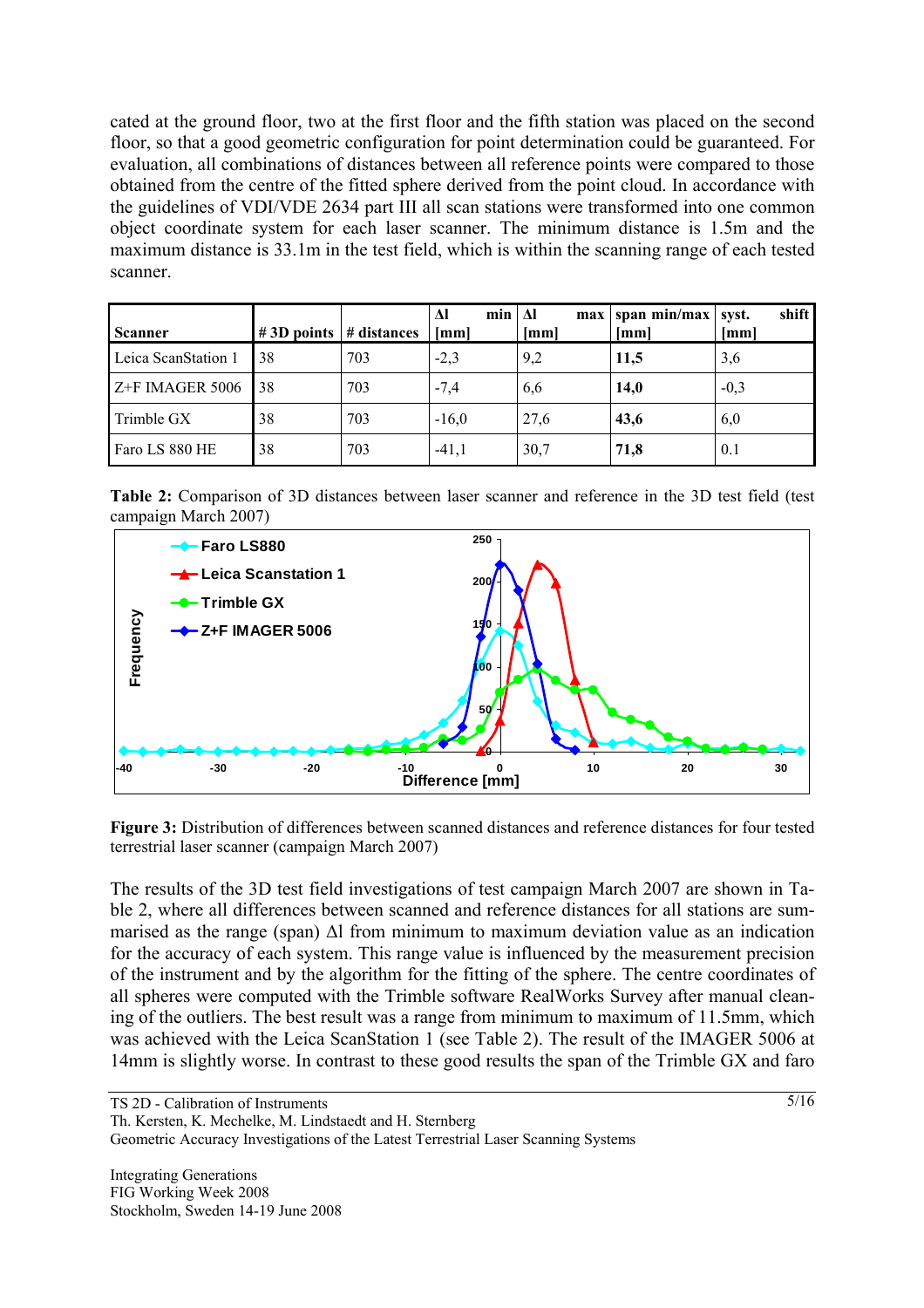scanner shows a huge value of 43,6mm and 71,8mm, respectively (Table 2), which demonstrates that these scanners obviously have problems with some 3D distances. In an earlier investigation, which is not published, a significantly better result (span min/max =  $17.3$ mm) was achieved with the Trimble GS100, the predecessor model of the GX. The average value of all differences was less than +1mm for Faro and Z+F scanner, while this value was +4mm for Leica ScanStation 1 and +6mm for Trimble GX scanner, which yields a systematic shift and which is clearly illustrated in Fig. 3.

| <b>Scanner</b>      | test<br>campaign | #<br>3D<br>points | # distances | $\Delta$ l<br>min<br>[mm] | Λl<br>max<br>[mm] | span min/max<br>[mm] | syst. shift<br>[mm] |
|---------------------|------------------|-------------------|-------------|---------------------------|-------------------|----------------------|---------------------|
| Leica ScanStation 1 | Oct. 2007        | 29                | 351         | $-5,4$                    | 6,5               | 11,9                 | 0,7                 |
| Leica ScanStation 2 | Oct. 2007        | 29                | 351         | $-5,4$                    | 6,5               | 11,9                 | 2,2                 |
| Leica HDS6000       | Oct. 2007        | 30                | 406         | $-6,7$                    | 6.3               | 13,0                 | $-0,2$              |
| Z+F IMAGER 5006     | Oct. 2007        | 30                | 406         | $-5.7$                    | 7,7               | 13,4                 | 0,4                 |
| Riegl LMS420i       | Dec. 2007        | 29                | 351         | $-19,8$                   | 6,5               | 26,3                 | $-6,3$              |

**Table 3:** Comparison of 3D distances between laser scanner and reference in the 3D test field



**Figure 4:** Distribution of differences between scanned distances and reference distances for five tested terrestrial laser scanner (campaign October and December 2007)

TS 2D - Calibration of Instruments The results of the subsequent 3D test field investigations in October and December 2007 for the five scanners Leica ScanStation 1 and 2, Leica HSD6000 and IMAGER 5006, and Riegl LMS-Z420i are summarised in Table 3. In these test field investigations just 29 or 30 spheres

Th. Kersten, K. Mechelke, M. Lindstaedt and H. Sternberg Geometric Accuracy Investigations of the Latest Terrestrial Laser Scanning Systems

Integrating Generations FIG Working Week 2008 Stockholm, Sweden 14-19 June 2008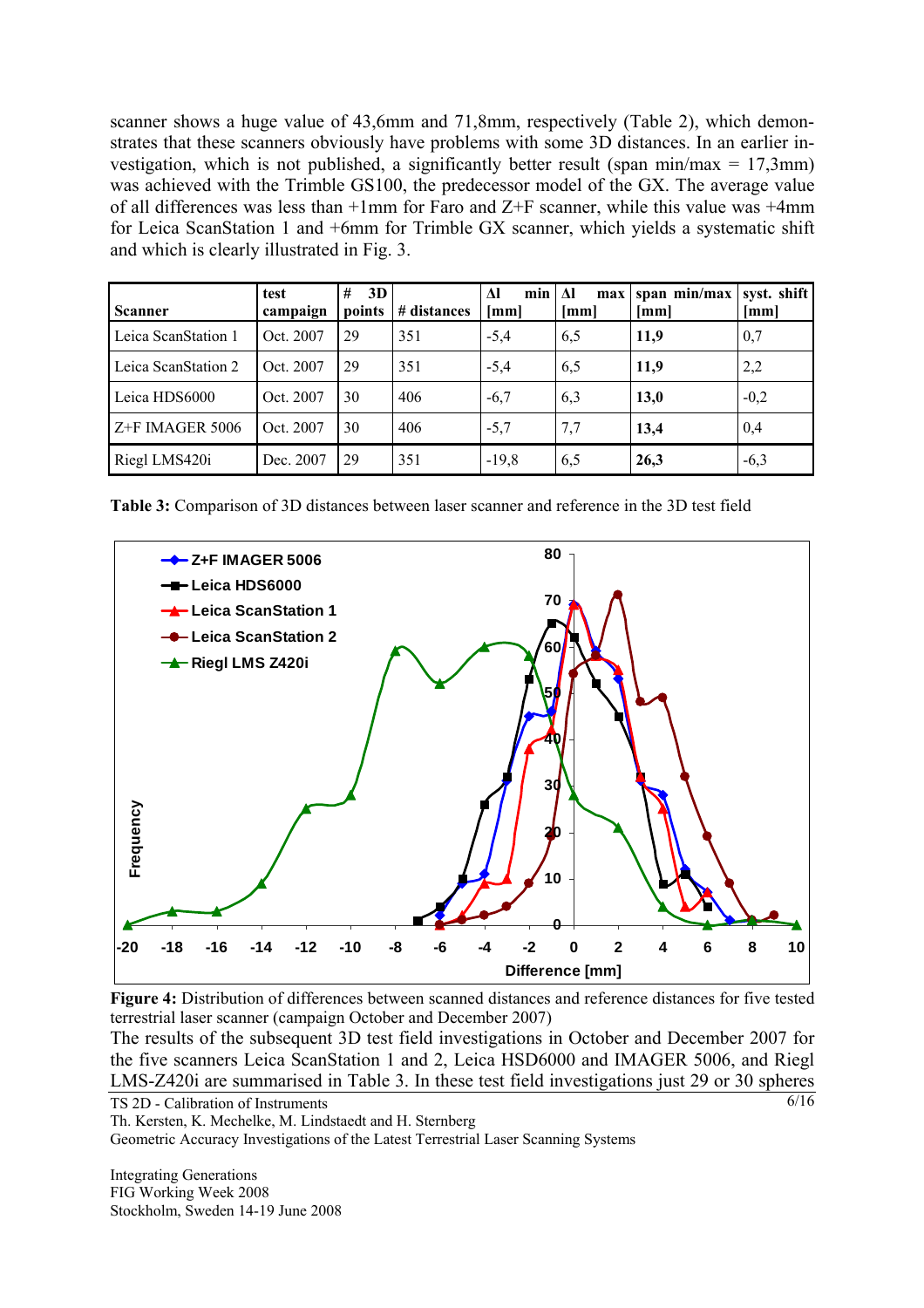with a diameter of 199mm were used. These results confirm the previous results from March 2007, whereas the span (sum of  $\Delta l$  min +  $\Delta l$  max), which obtained with the Riegl scanner, is slightly worse, but better than the span for GX and Faro LS880. Again, two scanners (Leica ScanStation 2 and Riegl) show a systematic shift in the deviation from the reference (Tab. 3), which is also illustrated in Fig. 4. On the other hand the systematic shift, which was computed for the Leica ScanStation 1 in March 2007 (Table 2), could not be confirmed with a different Leica ScanStation 1 in the investigation of October 2007 (Table 3).

# **3.2 Accuracy Tests of Distance Measurements in Comparison to Reference Distances**

Accuracy tests of distance measurements using reference distances derived from a precise total station were performed in an outdoor environment in distance ranges from 10m to 100m in steps of 10m for Trimble GX, Leica ScanStation 1, Faro LS 880HE and for Z+F IMAGER 5006 in March 2007. Reference distances were measured with a Leica TCRP1201 10 times before and 10 times after the scanning using averaging distance measurement mode. The differences between the first and second measurement sequences were less than 0.3mm. A standard deviation of 0.1mm was achieved for the reference distances. Since all tested scanners use Wild-type forced-centring, it was possible to exchange prisms for scanner targets. By using special adaptors the centre of the scanner target could be placed in the same position as the prism centre

. All scanning distances of Faro LS880 and IMAGER 5006 were derived from scanned spheres with a diameter of 145mm, while for Leica ScanStation HDS targets and for Trimble GX green flat targets were used. For repeatability and reliability reasons each distance to sphere or target was scanned three times in the sequence forward-backward-forward with each scanner from the same position. Due to the limitation of scanning range Faro LS880 scans were checked to the distance of 60m and IMAGER 5006 scans to 75m. All major results of this accuracy test are illustrated in Fig. 4. There it is clearly indicated that the differences between the Leica ScanStation and IMAGER 5006 and the references distances are always less than 2mm, while for the Trimble GX the differences are also less than 2mm between 10-60m, but from 70 to 100m distance the differences increased to a systematic effect of 3-5mm. The differences between the Faro LS880 scans and the reference were in the range of 1-5mm. Although Faro LS880 and Z+F IMAGER 5006 are capable of measuring up to 80m, it must be stated that even with the highest resolution the number of 'hits' on the 145mm sphere is not high enough for distances beyond 50m to allow a precise fitting of sphere geometry. Additionally, it could be seen in several practical outdoor tests that signal to noise ratio rises depending on daylight conditions for longer distances.

Due to the long range of the Leica ScanStation 2 and the Riegl LMS-Z420i the investigations into the accuracy of distance measurements were carried out on the official baseline of the city of Hamburg, which consists of seven granite columns and covers a distance range up to 430m. For these investigations additional points in 10m interval were integrated for the distance range up to 75m. All reference distances were measured by a precision total station Leica TCA2003. These determined reference distances deviated on average by  $\pm$  0.5mm from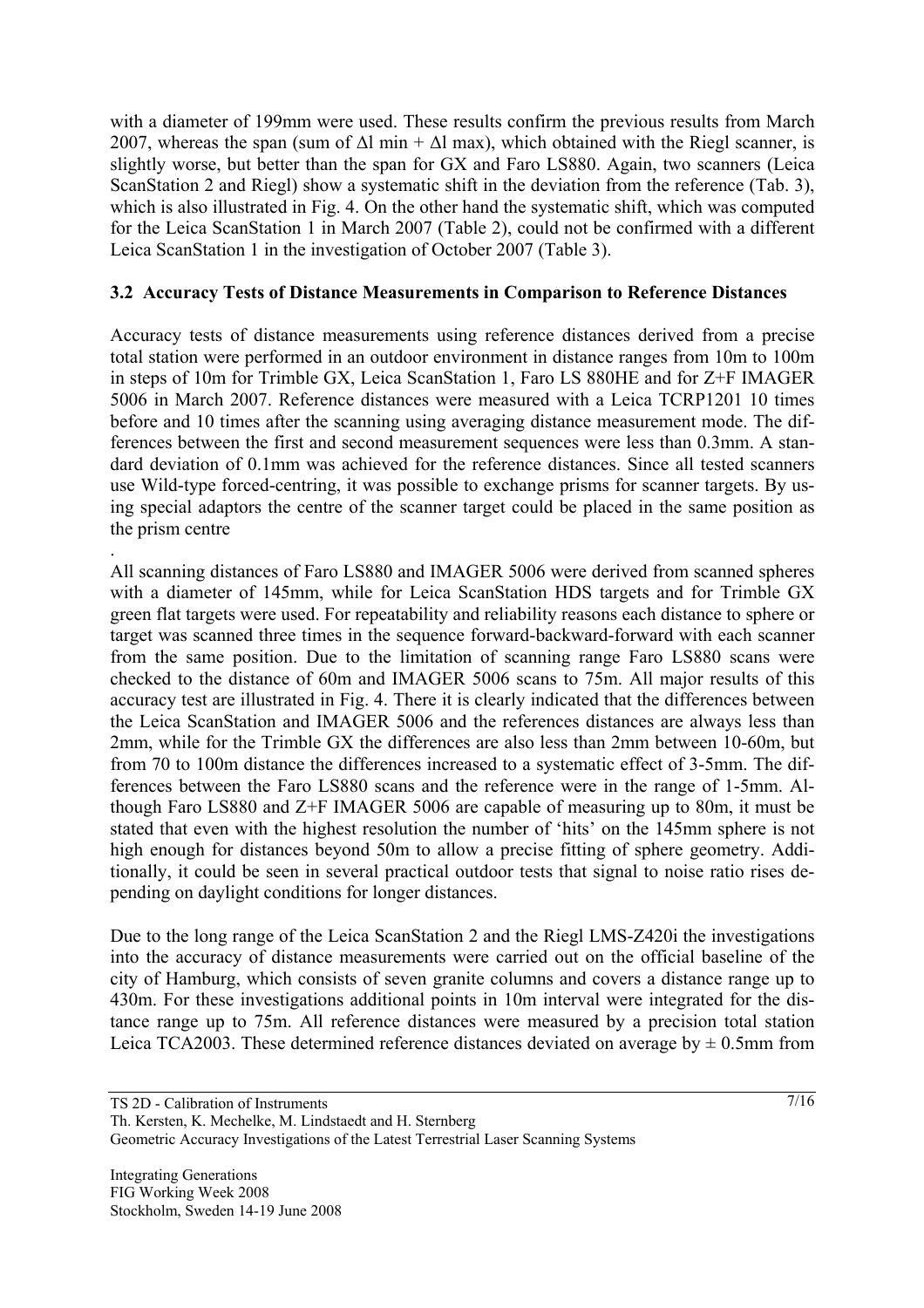distances which were measured with a high precision Kern Mekometer 5000 before these investigations.



Figure 5: Comparison of the differences between scanning and reference distances (campaign March 2007)



**Distance [m]**

**Figure 6:** Comparison of the differences between scanning and reference distances for the Leica ScanStation 2 (campaign October 2007)

The scans of the ScanStation2 to different targets (HDS Flat target, HDS black/white target as well as spheres with a diameter of 199mm) were controlled using the software Leica Cyclone 5.8. The spheres used are plastic hollow balls with special surface coating and centring option, which were developed at the HCU. All scans were executed with active inclination compensation and distance corrections for atmospheric pressure and temperature, whereby each target was scanned four times. The respective sphere centre coordinates were computed automati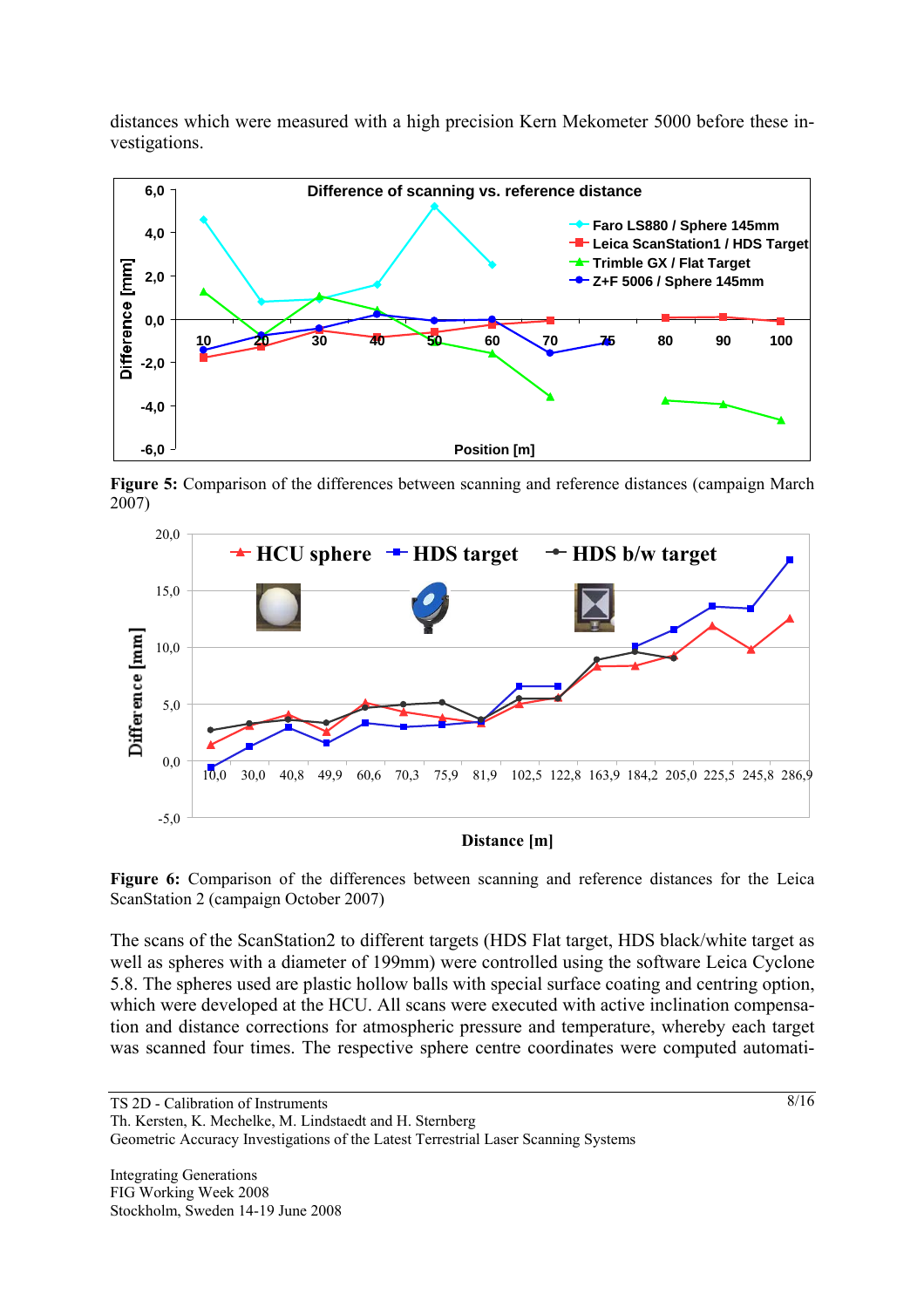cally in Cyclone and averaged afterwards in order to compare the scanned horizontal distances with the reference distances (Fig. 6).

As a result indicated in Fig. 6 a scale factor of approx. +65ppm can be derived for the Scan-Station 2. In the scan range under 100m measurements to the HDS flat target show the smallest residuals (< 5mm), while over 100m distance the measurements to the spheres indicate the best results (residual of max. 12.5mm to a distance of 287m). It can be assumed that the fitting algorithm is positive affected by the larger sphere surface compared to the HDS flat target. For the measurements to black/white targets the fitting algorithm of Cyclone could only supply a result up to a distance of 205m.

The results of the investigations into the scanning accuracy of the Riegl LMS-Z420i using the reflective target, which was scanned three times for each position, are illustrated in Fig. 7. The differences between scanning distance and reference are in the range of ±5mm for distances up to 205m, but for distances from 205m up to 430m the accuracy decreases significantly with the distance due to the decreasing ratio of distance and target size. Better results might be obtained if the target size was larger for longer distances. Tauber (2005) could achieve similar results on the baseline of the Leibniz University Hanover using the Riegl LMS 360i.



**Figure 7:** Comparison of the differences between scanning and reference distances for the Riegl LMS 420i using the reflective target (campaign December 2007)

The accuracy investigations into the tested laser scanning systems clearly demonstrated that the systems meet the technical specifications of the manufactures for distances up to 200m.

# **3.3 Accuracy Tests of Inclination Compensation**

All scanners in the test programme are equipped with an inclination sensor (see also Table 1), making it possible to level the scanner during measurements. Leica ScanStation 1/2 and Trimble GX are able to compensate for changes of main axis inclination during measurement, while Faro LS 880 uses corrections only for post-processing (in the registration of scans). The Z+F IMAGER 5006 uses the inclination sensor for gross error detection to indicate changes during the scanning, and for corrections of the scanned data in the post processing. If the in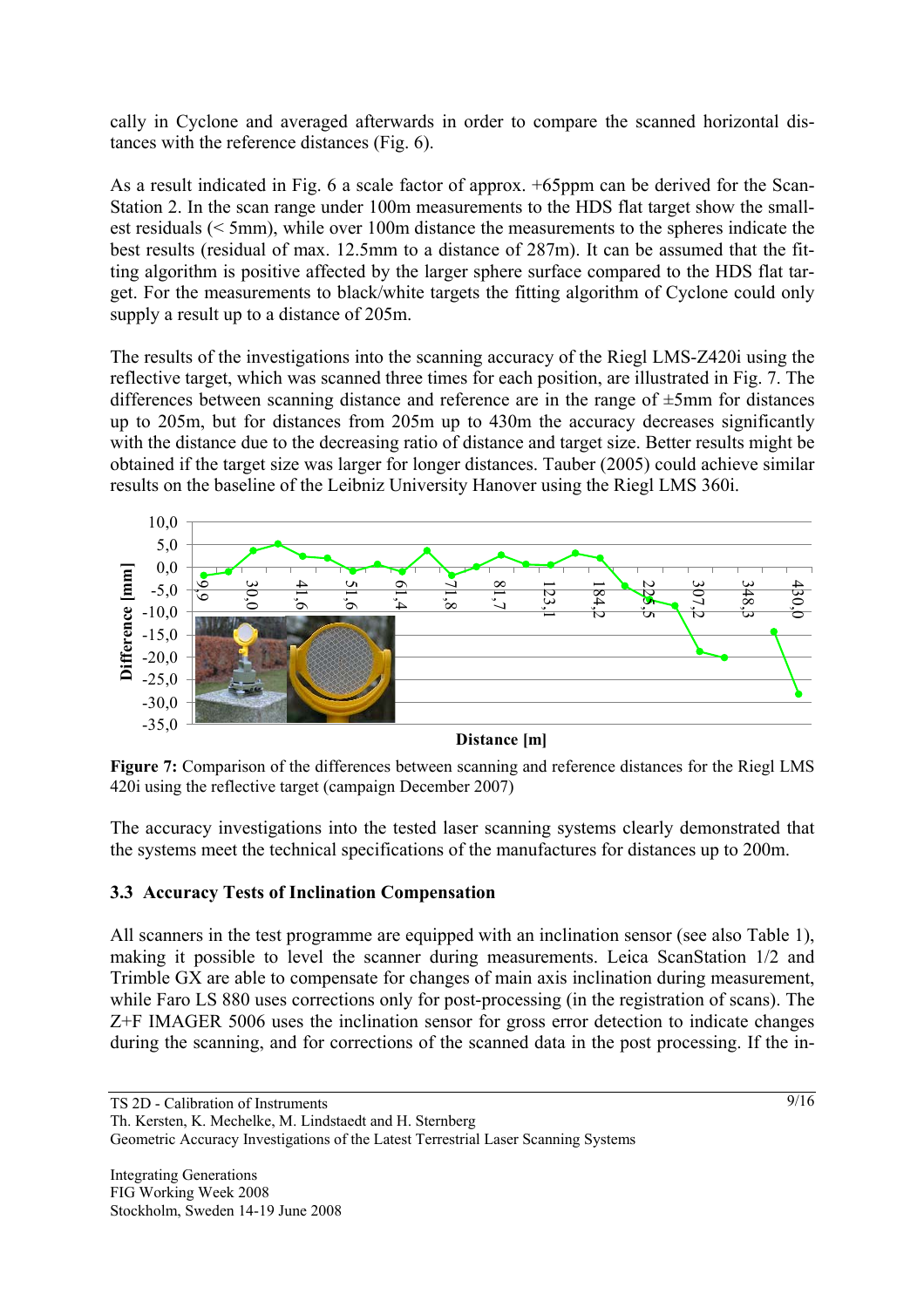clination sensor is switched on during the scanning process, it is assumed for the time-offlight scanners that the XY-plane of the scanner coordinate system is horizontal.

In order to check the accuracy of inclination compensation of each scanner, an outdoor test field was established using 12 spheres in steps of 30° on the circumference of a circle with a radius of 50m. Each sphere was set up on a pole and was adjusted to the same height by using a Wild N3 high-precision level instrument, while the tested scanners were set up in the centre of the circle on a heavy-duty tripod (Fig. 8). While scanning the spheres, it is assumed that the centre coordinates of the fitted geometries (spheres) lie in-plane and that this plane is horizontal  $(Z = constant)$ . To check for movements of the scanner tripod during scanning, a Leica Nivel20 inclination sensor was fixed to the tripod, recording inclination in x and y direction in intervals of 5 seconds. The recordings of the Nivel20 showed no significant movements of the tripod during scanning (Fig. 8).



**Figure 8:** Test field for inclination compensator of the terrestrial laser scanner: scanner on solid tripod (left), schematic test configuration for scanner and spheres (centre), inclination sensor Leica Nivel20 fixed at the scanner tripod (right) and illustration of tripod movement derived from Nivel20 measurements (bottom)

Each sphere was scanned consecutively three times (March 2007) and five times (October and December 2007) with the highest possible resolution settings. The fitting of sphere geometries was performed using Trimble RealWorks Survey 5.1. Before sphere fitting, outliers were removed manually from the point cloud. The derived average Z-coordinates of all fitted spheres were compared to the reference horizontal plane for each scanner. Differences in Z vs. the reference plane were obtained from the average Z-coordinate of each position in the circle and are shown in Fig. 9. This is a clear indication that the compensation of inclination works almost perfectly for all tested time-of-flight scanners, while for the phase difference scanner it can be seen that scanning has been conducted in an inclined plane.

Leica and Trimble scanner show maximum deviations of 2mm with a very minor sine oscillation, probably resulting from calibration error of the inclination sensor (Fig. 9 top). Faro LS880 shows huge differences up to 15mm, which may be influenced by the comparably low resolution (8mm / 50m) and the large signal to noise ratio of this scanner. The behaviour of the IMAGER 5006, tested in March with spheres with a diameter of 145mm and in October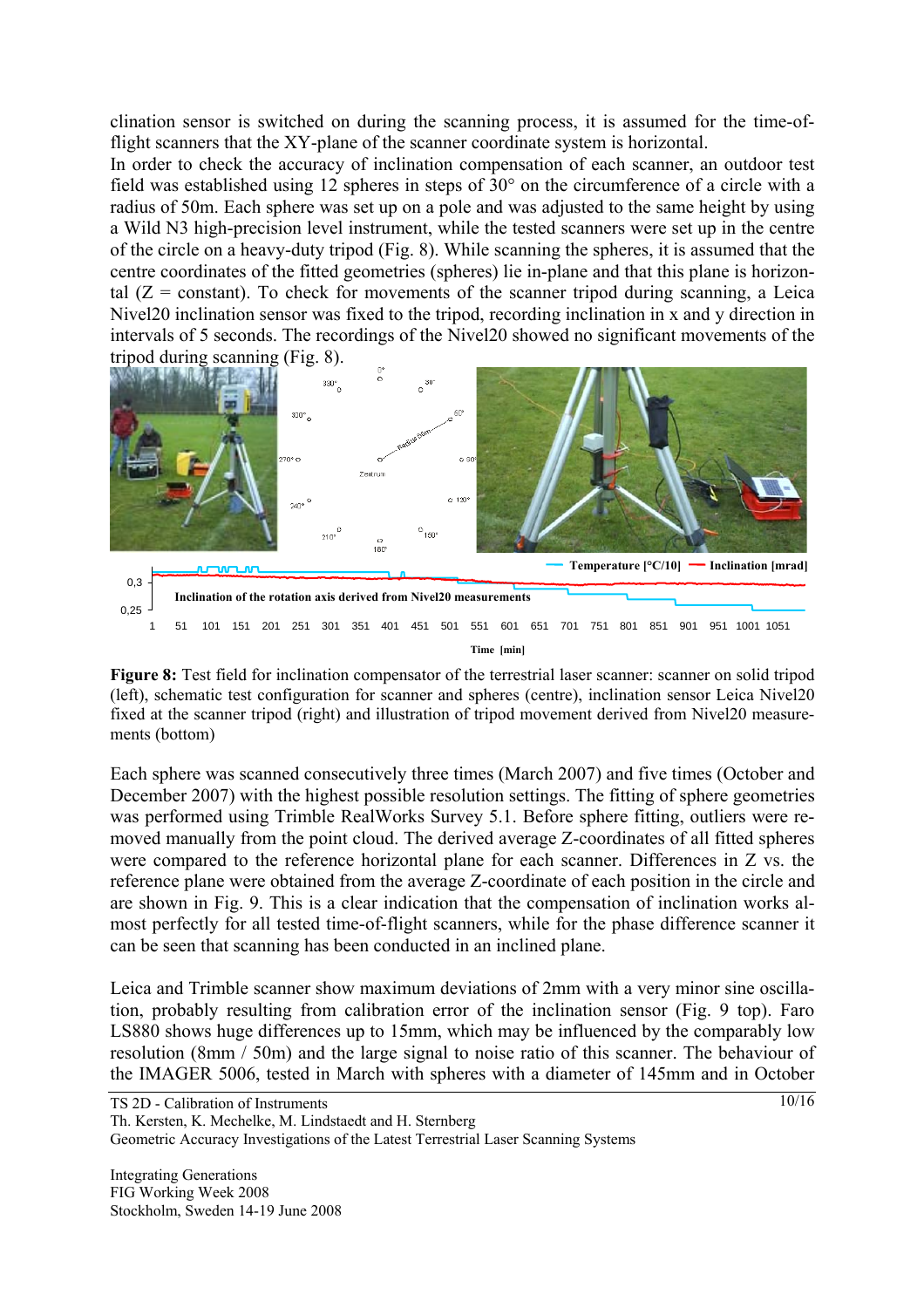2007 with spheres with a diameter of 199mm, is almost identical and is very similar to the Faro LS880. These effects are influenced by an slight inclination of the rotation axis. In Fig. 9 (bottom) differences from an average plane fitted through the centre coordinates of the spheres are shown. Since all spheres were positioned on a plane, differences should be zero. The resulting differences may be interpreted as effects of a tumbling error of the trunnion axis, but especially for the Faro and Z+F scanners the results are influenced by the sphere fitting error due to the scanning noise on the longer distances. Further investigations have to be performed with bigger targets and/or smaller radius of circle.



**Figure 9**: Test of inclination sensor in comparison: Differences between scanned spheres and horizontal XY plane (top), and average XY plane (bottom)



**Figure 10:** Leica ScanStation 2: Differences vs. horizontal plane (z-coordinate) for switched off compensator (left) and active inclination compensator (right). Note the difference in y-scale between the two graphs.

TS 2D - Calibration of Instruments Th. Kersten, K. Mechelke, M. Lindstaedt and H. Sternberg Geometric Accuracy Investigations of the Latest Terrestrial Laser Scanning Systems

Integrating Generations FIG Working Week 2008 Stockholm, Sweden 14-19 June 2008 11/16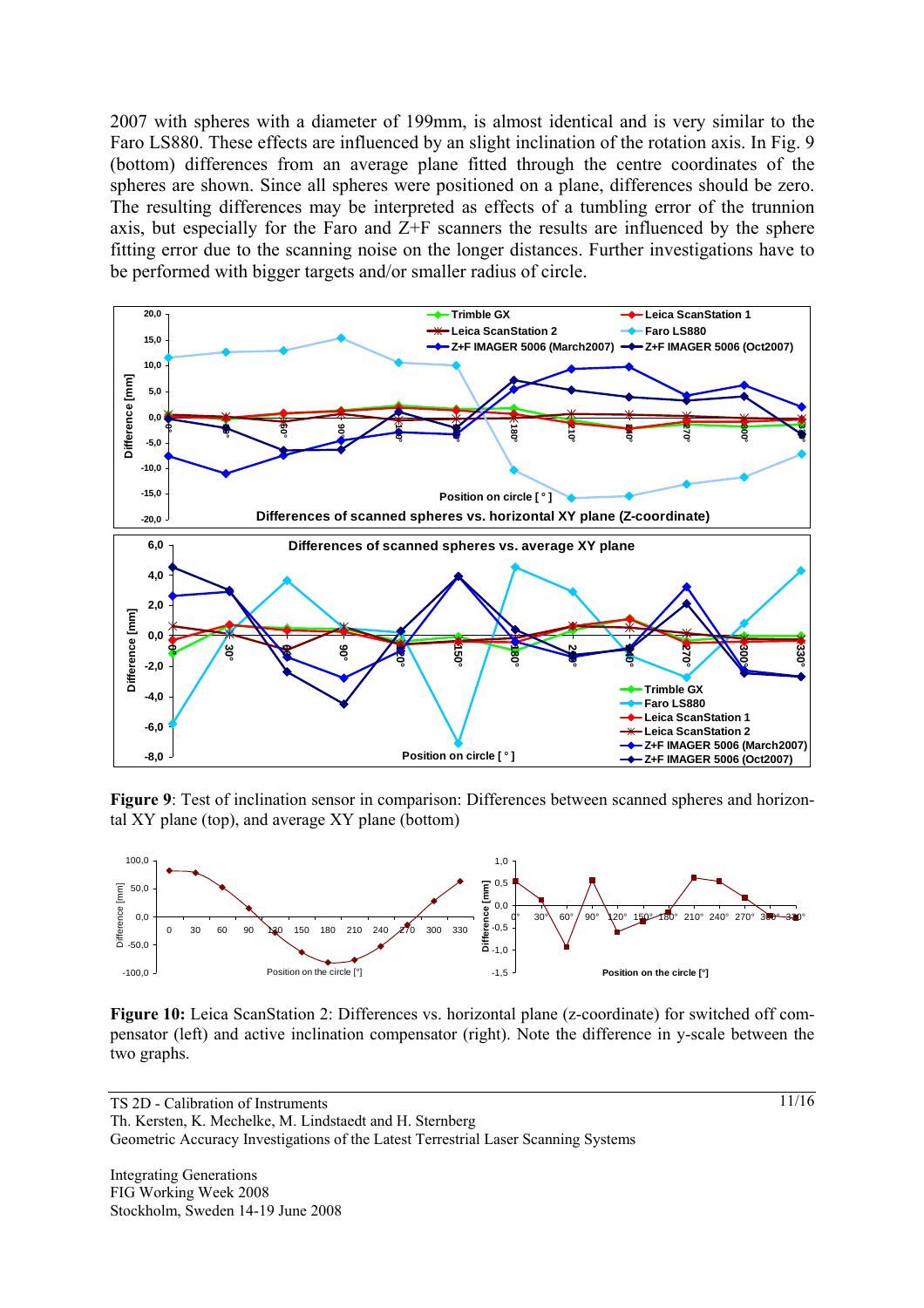Fig. 10 (left) shows a sine oscillation resulting from an inclined vertical axis when the inclination compensation of the Leica ScanStation 2 is switched off. The magnitudes of the amplitude following the 360° rotation are depending on the inclination angle. When inclination compensation is switched on, the graph shows very minor deviations of better than 1mm for the z coordinate vs. the horizontal plane (Fig. 10 right). Since these results are very similar to the previous tests using Leica ScanStation 1 and Trimble GX (Fig. 9 top), it can be stated that the dual axis (tilt) compensator of the scanners with the time-of-flight method adjusts changes of the inclination during scanning almost perfectly.

## **3.4 Influence of the Laser Beam's Angle of Incidence on 3D Accuracy**

Among other effects the accuracy of a point cloud is dependant on the angle of incidence of the laser beam. Reasons for this effect are the spot size and shape of the laser beam and the reflectivity of the object. The shape and its centre position influences the reflectance of the laser beam, which affects the precision of the scanned distance, and the 3D position of a scanned point within the point cloud. To evaluate the influence of the laser beam's angle of incidence on 3D accuracy of the point cloud a planar white stone slab with a dimension of 75  $x$  79 $cm<sup>2</sup>$  (Fig. 11 centre) was mounted in a metal frame and could be swivelled in this frame.

The frame was equipped with a reading device to set the stone slab at defined angular positions with a precision of 5'. Additionally, four spheres (radius 38.1mm) were fixed on the stone slab, thus swivelling together with the stone slab. The stone slab and the spheres were scanned with a resolution of 3mm at an object distance of 10m. In total, ten scans were acquired in angular positions of the stone slab from 90° to 5°. Each plane, which was fitted in the resulting point cloud of the stone slab, was compared to reference points.



**Figure 11:** Scanning set up for the investigations into the laser beams angle of incidence on 3D accuracy with swivelling planar white stone slab (centre)

Since the angular position of the stone slab has no effect on the point cloud of the spheres, the centres of the spheres were selected as reference points for each position. Thus, the distance between the centre of the sphere and an average plane fitted through the point cloud representing the stone slab could be constant in an ideal case for each angular position of the stone slab. Nevertheless, it can be observed in Fig. 12 that the distance between the centres of the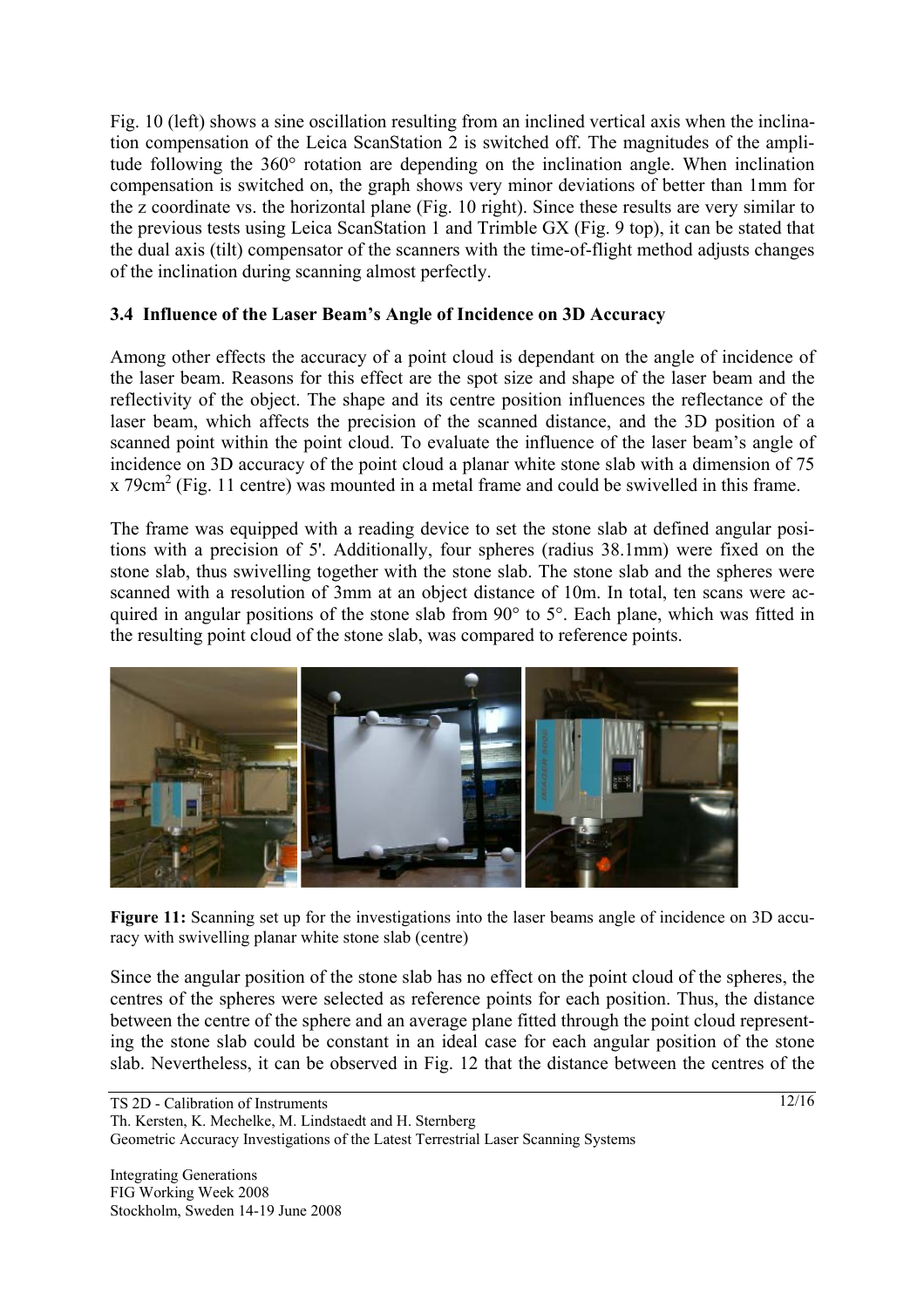spheres and the computed plane is increasing with the decreasing angle of incidence. The time-of-flight scanners show minor effects of up to 3mm for an angle of incidence of  $5^{\circ}$ -10°, while the phase difference scanners achieve difference values of up to 12mm for the same angle. But generally, it can be stated that if the angle of incidence is less than 45°, significant influence on the accuracy of the point cloud can be expected. Further investigations are still necessary to check the influence of larger object distances.



**Figure 12**: Influence of angle of incidence on 3D accuracy in comparison

# **4. CONCLUSIONS AND OUTLOOK**

The major results of different tests using the current instruments of the new generation of terrestrial laser scanners are summarised in this paper. The investigations in the 3D test field showed that this range value (from minimum to maximum deviation value), which is influenced by the measurement precision of the instrument and by the algorithm for the fitting of the sphere, varied from 11,5mm to 76mm for the tested scanners. In this test it could be demonstrated that only the time-of-flight scanners achieved a systematic shift of up to +6mm in the derived distances. The accuracy tests of distance measurements in comparison to reference distances showed clearly that the results met the accuracy specification of the manufacturer, although the accuracy is slightly different for each instrument. However, it could be seen in several practical outdoor tests that signal to noise ratio rises in daylight conditions for longer distances. In the accuracy tests of the inclination compensation it could be seen that the inclination of the time-of-flight scanners is successfully compensated, while the phase difference scanners show effects (not errors) resulting from inclination of the vertical axis. A trunnion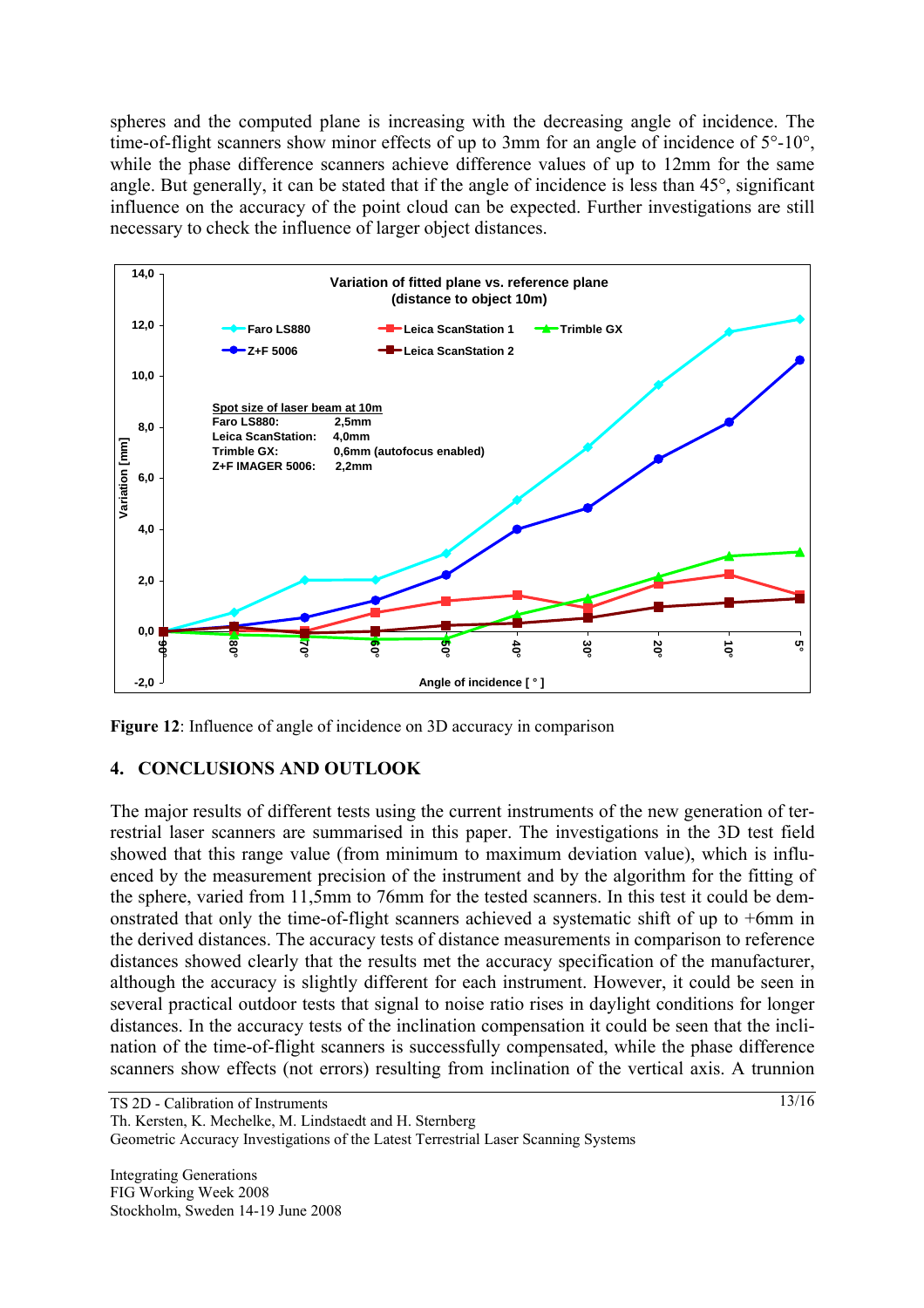axis error could not be proven. The influence of angle of incidence on 3D accuracy can be neglected for time-of-flight scanners, while phase difference scanners show significant deviations, if the angle of incidence is less than 45°. The accuracy is also not influenced by the spot size of the laser with respect to the angle of incidence. In the previous investigations into the influence of object colour on the quality of laser distance measurements it could be shown that the Faro and Trimble scanners show significant effects of some object colours on the accuracy of the scanning distance (Mechelke et al., 2007).

All investigations showed clearly that the tested scanners are still influenced by instrumental errors, which might be reduced by instrument calibration. Therefore, it is necessary to define standards for investigations and tests of laser scanning systems to derive simple calibration methods for the scanners as is usual for total stations and which can be applied by the user. These presented test procedures may be taken into consideration for future discussions on the implementation of standardized test procedures.

#### **REFERENCES**

- Boehler, W., Bordas Vicent, M. & A. Marbs (2003): Investigating Laser Scanner Accuracy. Proceedings of XIXth CIPA Symposium, Antalya, Turkey, Sept. 30 – Oct. 4.
- Clark, J. & S. Robson (2004): Accuracy of measurements made with CYRAX 2500 laser scanner against surfaces of known colour. IAPRS, Vol. XXXV, Commission IV, Part B4, pp. 1031-1037.
- Ingensand, H., Ryf, A. & T. Schulz (2003): Performances and Experiences in Terrestrial Laserscanning. Optical 3-D Measurement Techniques VI, Grün/Kahmen (Eds.), pp. 236- 243.
- Kersten, Th., Sternberg, H., Mechelke, K. & C. Acevedo Pardo (2004): Terrestrischer Laserscanner Mensi GS100/GS200 – Untersuchungen und Projekte an der HAW Hamburg. Photogrammetrie, Laserscanning, Optische 3D-Messtechnik – Beiträge der 3. Oldenburger 3D-Tage 2004, Th. Luhmann (Hrsg.), Wichmann Verlag, Heidelberg, pp. 98-107.
- Kersten, Th., Sternberg, H. & K. Mechelke (2005): Investigations into the Accuracy Behaviour of the Terrestrial Laser Scanning System Trimble GS100. Optical 3D Measurement Techniques VII, Gruen & Kahmen (Eds.), Volume 1, pp. 122-131.
- Mechelke, K., Kersten, Th., & M. Lindstaedt (2007): Comparative Investigations into the Accuracy Behaviour of the New Generation of Terrestrial Laser Scanning Systems. 8th Conference on Optical 3D Measurement Techniques, Gruen& Kahmen (Eds.), Zurich, July 9-12, Vol. I, pp. 319-327.
- Mechelke, K., Kersten, Th., & M. Lindstaedt (2008). Geometrische Genauigkeitsuntersuchungen neuester terrestrischer Laserscanningsysteme - Leica ScanStation 2 und Z+F IMAGER 5006. Photogrammetrie, Laserscanning, Optische 3D-Messtechnik - Beiträge der Oldenburger 3D-Tage 2008, Th. Luhmann und Ch. Müller (Hrsg.), Wichmann Verlag, Heidelberg.
- Staiger, R. & T. Wunderlich (2006): Terrestrisches Laserscanning 2006 technische Möglichkeiten und Anwendungen. Schriftenreihe des DVW, Band 51,Wißner-Verlag, Augsburg, pp. 3-14.

Geometric Accuracy Investigations of the Latest Terrestrial Laser Scanning Systems

TS 2D - Calibration of Instruments

Th. Kersten, K. Mechelke, M. Lindstaedt and H. Sternberg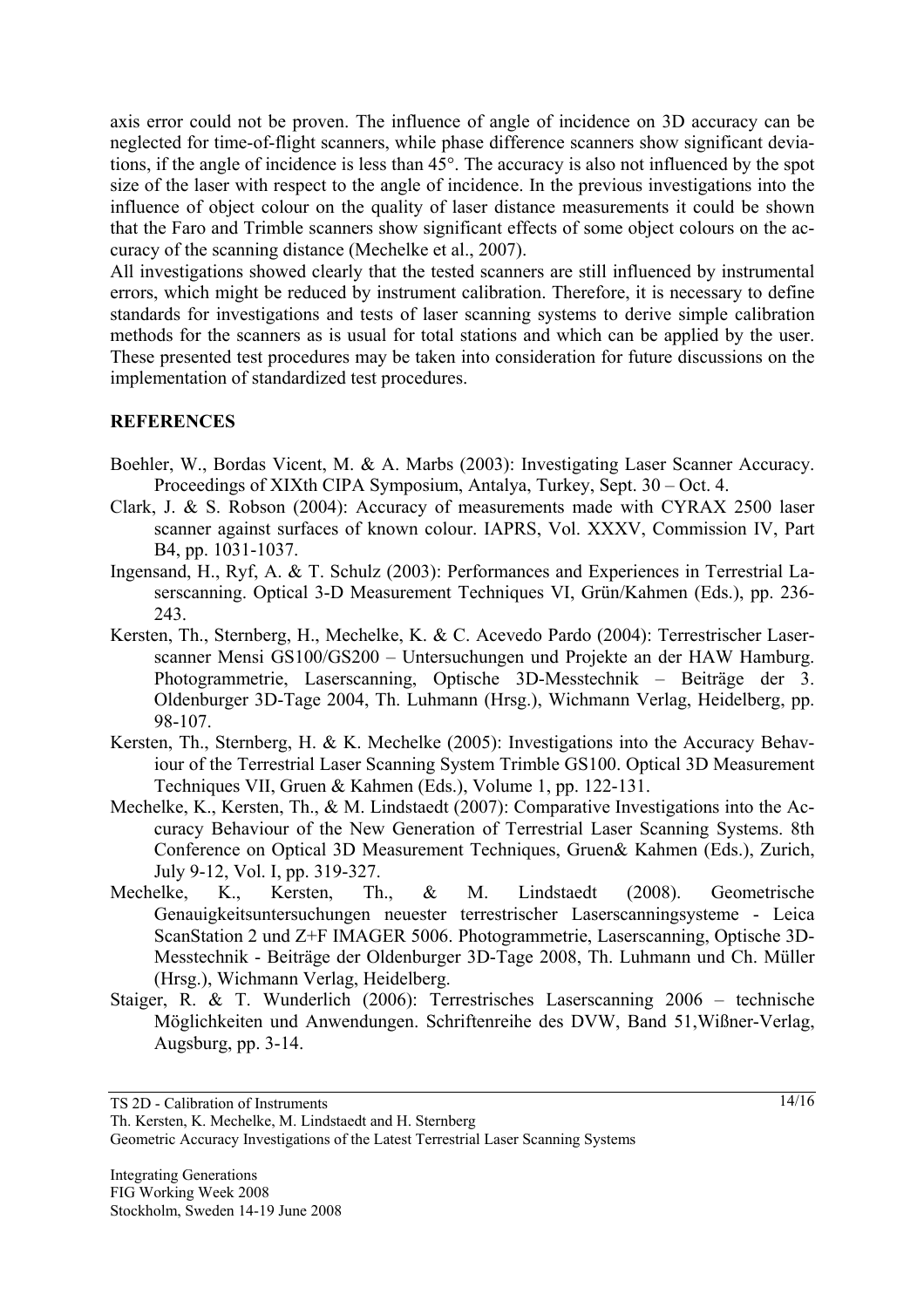- Sternberg, H., Kersten, Th. & N. Conseil (2005): Untersuchungen des terrestrischen Laserscanners Trimble GS100 - Einfluss unterschiedlicher Oberflächeneigenschaften auf die Punktbestimmung. Photogrammetrie, Laserscanning, Optische 3D-Messtechnik – Beiträge der Oldenburger 3D-Tage 2005, T. Luhmann (Ed.), Wichmann, Heidelberg, pp. 56–65.
- Tauber, S. (2005): Untersuchung zur Mess- und Registriergenauigkeit des Laserscanners Riegl LMS-Z360i. Diplomarbeit im Institut für Kartographie und Geoinformatik der Leibniz Universität Hannover, http://www.ikg.unihannover.de/publikationen/diplomarbeiten/2005/ tauber/da\_tauber\_2005.pdf
- VDI/VDE 2634 (2002): Optische 3D-Messsysteme Systeme mit flächenhafter Antastung. VDI/VDE-Gesellschaft Mess- und Automatisierungstechnik (GMA), VDI/VDE Richtlinien, Düsseldorf, August, 2002.

## **BIOGRAPHICAL NOTES**

**Prof. Thomas P. Kersten**, born in 1960, graduated as Dipl.-Ing. in Geodesy from the University of Hanover in 1988. From 1989 – 1995 he was a research and teaching assistant at the Swiss Federal Institute of Technology (ETH Zurich), Institute for Geodesy and Photogrammetry, and from 1995 – 2000 Head of Photogrammetry Department at Swissphoto Ltd. Since 2001 he is Professor for Photogrammetry at the Hamburg University of Applied Sciences, and from 2006 he holds the same position at the HafenCity University Hamburg.

**Dipl.-Ing. Maren Lindstaedt**, born 1978, graduated as Dipl.-Ing. in Geomatics from Hamburg University of Applied Sciences in 2002. Since 2004 she is a research and teaching assistant at the HafenCity University Hamburg, Department Geomatics.

**Dipl.-Ing. Klaus Mechelke**, born 1961, graduated as Dipl.-Ing. in Geomatics from Hamburg University of Applied Sciences in 1987. From 1987 - 1990 he worked as a lecturer at the Technical School in Addis Abeba, Ethiopia. Since 1992 he is a research and teaching assistant at the HafenCity University Hamburg, Department Geomatics.

**Prof. Dr.-Ing Harald Sternberg** born in 1963, graduated as Dipl.-Ing. in Geodesy in 1986 and obtained a doctorate degree in 1999, both from University of Armed Forces in Munich. Since 2001 he is Professor for Engineering Geodesy and since June 2005 Head of the Geomatics Department at Hamburg University of Applied Sciences and from 2006 he holds the same position at the HafenCity University Hamburg.